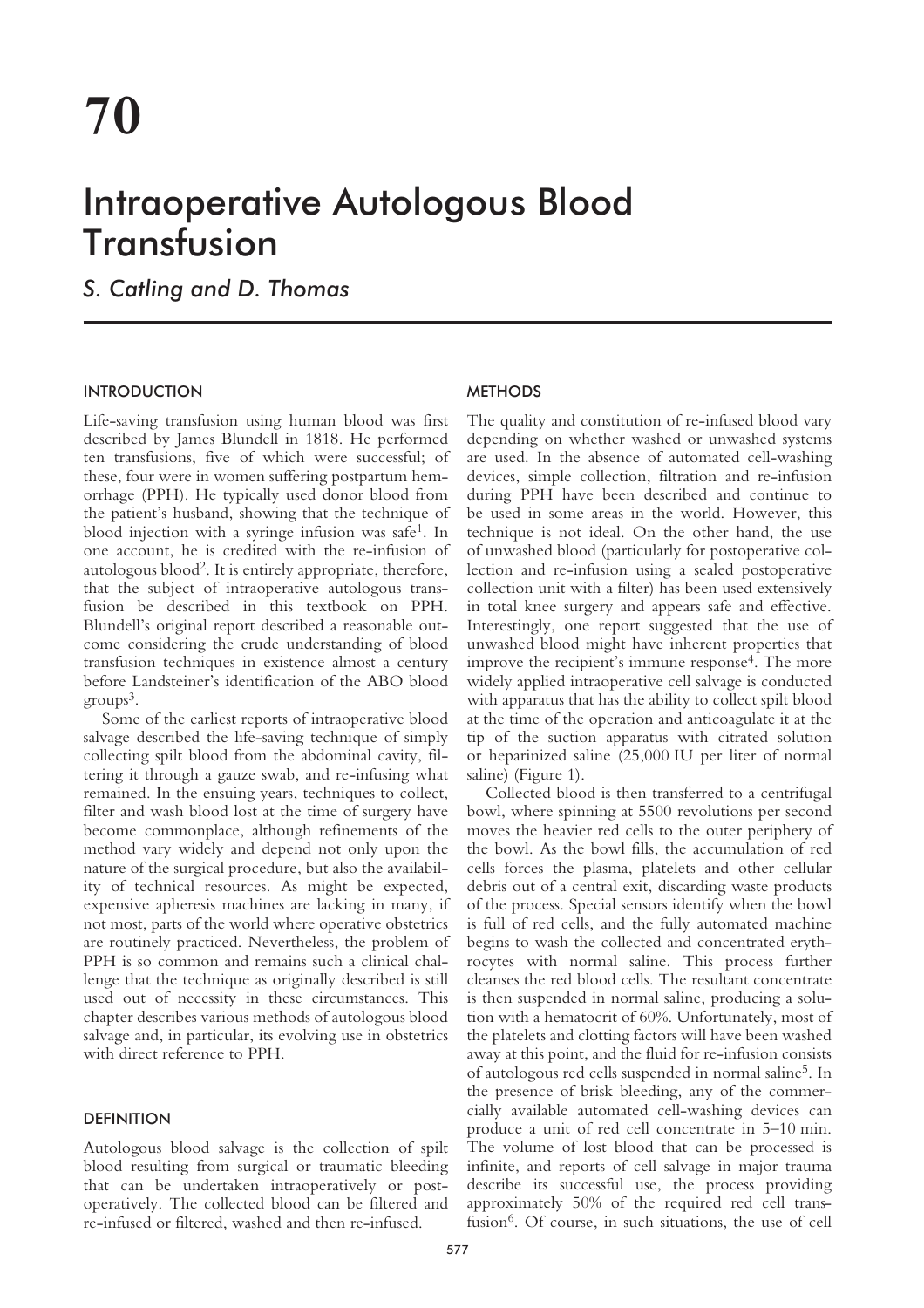

Figure 1 A diagrammatic representation of intraoperative cell salvage. (Adapted from an original drawing with the kind permission of Haemonetics Inc., Baintree). The dotted line represents infusion sent back to the patient. In the case of a Jehovah's Witness, this is primed with saline before starting to complete continuity of the circuit

salvage only minimizes the demand for allogeneic blood. In cases of massive hemorrhage, cell salvage devices help to recycle transfused allogeneic blood as well as autologous blood. As few platelets and minimal clotting factors are present in these re-infused red cells, careful assessment of coagulation parameters is required, especially in cases of excessive bleeding where massive transfusion is required. Nowadays, this is the case in patients with massive hemorrhage, as the provision of red cells suspended in a mixture of saline, adenine, glucose and mannitol (SAGM) means that only packed allogeneic red cells are being infused, and so similar provisos apply. Under these circumstances, early consideration therefore needs to be given to platelet and fresh frozen plasma administration.

#### HISTORICAL COMPLICATIONS

Current machines have an extremely good safety record, but it is worthwhile dispelling some misconceptions about the technique that persist. Air embolism is not a problem with modern equipment when it is used correctly. Free hemoglobin is almost completely removed, and the very small amounts that remain have no significant clinical effect. Platelets are activated during salvage, but the majority are removed during the process. Leukocytes, complement and kinins are also activated during salvage, but systemic inflammatory responses have not been reported as clinically relevant.

#### POTENTIAL CONTRAINDICATIONS

The non-availability of a safe allogeneic blood supply is clearly a situation when the use of cell salvage is justified in an attempt to preserve the patient's own blood and help oxygen carriage. In the UK, current blood conservation recommendations promote the use of cell salvage7. The current drive for blood conservation is multifactorial, but the most topical reason is the potential decrease in the availability of donor blood resulting from the introduction of a test for the presence of abnormal prion protein. However, reduced numbers of donors is a problem that had its inception prior to the present testing concerns, as the presence of HIV and other viral pathogens have also restricted the number of potential donors. It is against this backdrop that consideration of cell salvage in PPH was made, and the remainder of this chapter examines the use of intraoperative cell salvage during PPH. Fortunately, the widespread use of such devices has confirmed the safety of this process, providing there is no technical failure and the correct procedure for machine operation is practiced. The use of such devices is endorsed by national guidelines and government directives<sup>8,9</sup>.

Following a seminal report<sup>10</sup> supporting this technology, it now is accepted that three areas exist where the process of red cell salvage needs to be used with caution and following a risk–benefit analysis, depending on the clinical urgency of the situation. These involve the use of red cell salvage when spilt operative blood may contain malignant cells, or be heavily contaminated with bowel bacteria. Another area of caution is the use of red cell salvage when contaminated by amniotic fluid. It is accepted that, in the presence of any of these preconditions, cell salvage is not used unless considered necessary.

#### SAFETY OF CELL SALVAGE IN OBSTETRICS

Two theoretical problems attend the use of cell salvage at the time of cesarean section. First, in an Rhnegative mother, there is a risk of Rh immunization if the fetus is Rh-positive. As the cell saver cannot distinguish fetal from adult red cells, any fetal red cells suctioned from the operative field will be processed and re-infused with the maternal red cells. In practice, studies show that the degree of contamination with fetal red cells during cell salvage at cesarean section is between 1 and  $19 \text{ ml}^{11-13}$ . Applying the standard Kleihauer calculation, this would require between 500 and 2500 units (1–5 ampules) of anti-D to avoid Rh immunization. As all Rh-negative patients require anti-D after cesarean section, patients receiving salvaged blood may simply require an increased dose. Larger doses have been used after mismatched transfusions with no untoward results.

The second theoretical problem is contamination with amniotic fluid, raising the specter of iatrogenic amniotic fluid embolus (AFE). This theoretical complication has been investigated by several workers, and has not been found to be a problem in practice $12-16$ . The difficulty is that the precise elements of amniotic fluid which cause the rare and unpredictable 'anaphylactoid syndrome of pregnancy' (as AFE is more correctly called) remain unknown. To conduct a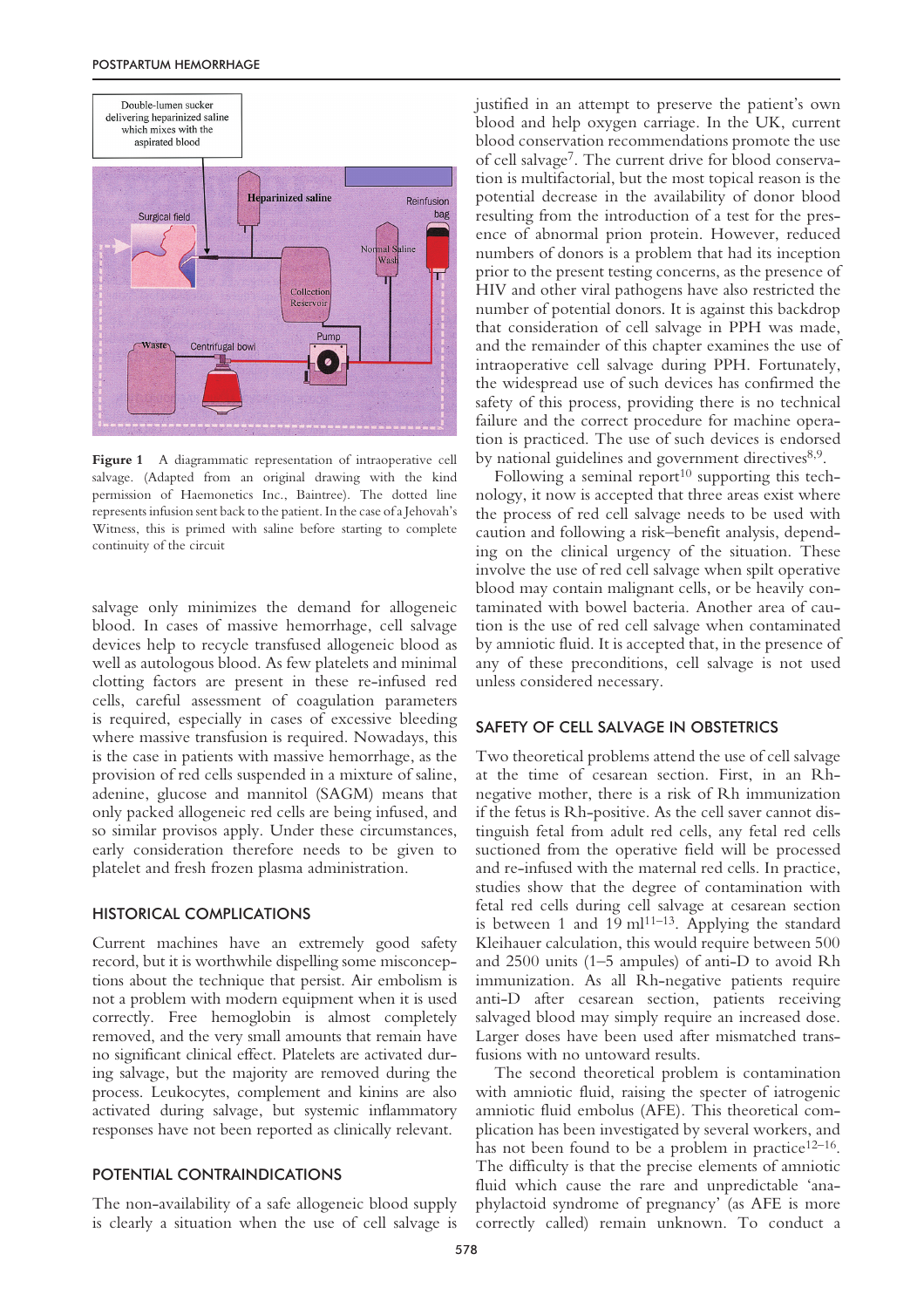## *IN VITRO* STUDIES OF AMNIOTIC FLUID **CLEARANCE**

*In vitro* studies have examined the clearance of α-fetoprotein<sup>14</sup>, tissue factor<sup>15</sup>, trophoblastic tissue<sup>12</sup>, fetal squames and lamellar bodies<sup>13</sup> from maternal blood by the cell salvage process. Small molecules are removed in the plasma fraction by the centrifuge and wash process, whereas particulate material is removed by the use of specialized leukodepletion filters. Using the combination of cell salvage and these specialized filters, every element of amniotic fluid that has been studied so far has been effectively removed from salvaged blood prior to re-transfusion $12-16$ .

## CLINICAL CASES

Prior to 1999, approximately 300 cases in which cellsalvaged blood was administered to patients had been reported worldwide16. No obstetric clinical or physiological problems were encountered, despite the fact that filters were not used at this time. This means that each of these patients had some exposure to amniotic fluid, and with no ill effects. Waters and colleagues<sup>13</sup> described not only the complete clearance of squamous cells and phospholipid lamellar bodies from filtered, cell-salvaged blood, but also clearly demonstrated the presence of both these amniotic fluid markers circulating in the maternal central venous blood at the time of placental separation. In 100% of patients in this trial, amniotic fluid was demonstrated in the circulation of healthy parturients undergoing elective cesarean section. It is therefore probable that amniotic fluid routinely enters the maternal circulation and does no harm in the vast majority of cases. This exposure may trigger the syndrome of AFE due to an anaphylactoid reaction to an as-yet unidentified endogenous mediator in a very small number of women, the incidence of which varies between 1 in 8000 and 1 in 80,000 patients17. *[Editor's note: As it has never been studied, there is no evidence to state that entry does not occur in an unknown number of cases of vaginal parturition. L.G.K.]* Clearly, reinfusion of cell-salvaged blood, even if contaminated with traces of amniotic fluid, presents no extra risk to the woman from whom that blood has come, as she has already been exposed to it.

In 1999, a single report appeared describing a seriously ill Jehovah's Witness with severe pre-eclampsia complicated by HELLP syndrome who died in Holland after having received cell-salvaged blood<sup>18</sup>. In an oral presentation in London sometime afterward,

one of the speakers referred to this case as a 'death due to obstetric cell salvage'19. It should be noted, however, that a patient who is seriously ill with HELLP syndrome and who refuses platelet and coagulation factor transfusion is unlikely to survive. Under such circumstances, it is a mischaracterization to suggest that her death was related to the use of cell salvage rather than to ascribe it to her refusal to accept blood component therapy.

Cell salvage in obstetrics was introduced in the UK in 1999, and its use has grown rapidly, with most major obstetric units now advocating the technique in selected circumstances. The Confidential Enquiry into Maternal and Child Health 2000–2002 (CEMACH)20 stated that '. . . (cell salvage) may be used in any case of obstetric haemorrhage, not just women who refuse blood transfusion' and described the technique as 'a new development which will prove helpful in the future'. It further stated that 'the risk of causing coagulopathy by returning amniotic fluid to the circulation is thought to be small'. Subsequent to this, the 2005 revised Guidelines for Obstetric Anaesthetic Services were published jointly by the UK Obstetric Anaesthetists Association (OAA) and the Association of Anaesthetists of Great Britain and Ireland  $(AAGBI)<sup>21</sup>$ , stating that 'an increasing shortage of blood and blood products and growing anxiety about the use of donor blood are leading to an increasing interest in the use of cell salvage in obstetrics. Staff will have to be suitably trained, and equipment obtained and maintained. . .

In November 2005, the UK National Institute for Clinical Excellence (NICE) reported on Cell Salvage in Obstetrics<sup>22</sup>, describing cell salvage as 'an efficacious technique for blood replacement, well established in other areas of medicine' and pointing out the *theoretical* concerns when used in obstetrics. NICE goes on to recommend that clinicians using it in the UK should report any side-effects to the UK Department of Health Regulatory Authority (MHRA), that patients should be fully informed prior to its use, and that cell salvage in obstetrics should be performed by multidisciplinary teams that have developed regular experience in its use.

### PRACTICAL USE OF CELL SALVAGE IN OBSTETRICS

The present experience with the use of cell salvage in obstetrics in the UK is substantial; cases include major hemorrhage due to placenta previa, placenta accreta, ruptured uterus, extrauterine placentation, massive fibroids and placental abruption, as well as more routine use in Jehovah's Witnesses to avoid postoperative anemia14.

The following guidelines used for cell salvage in obstetric use in the Swansea NHS Trust Hospitals, UK are an example:

(1) It may be used for any situation in which allogeneic blood is used, but to date has been confined to cesarean sections and uterine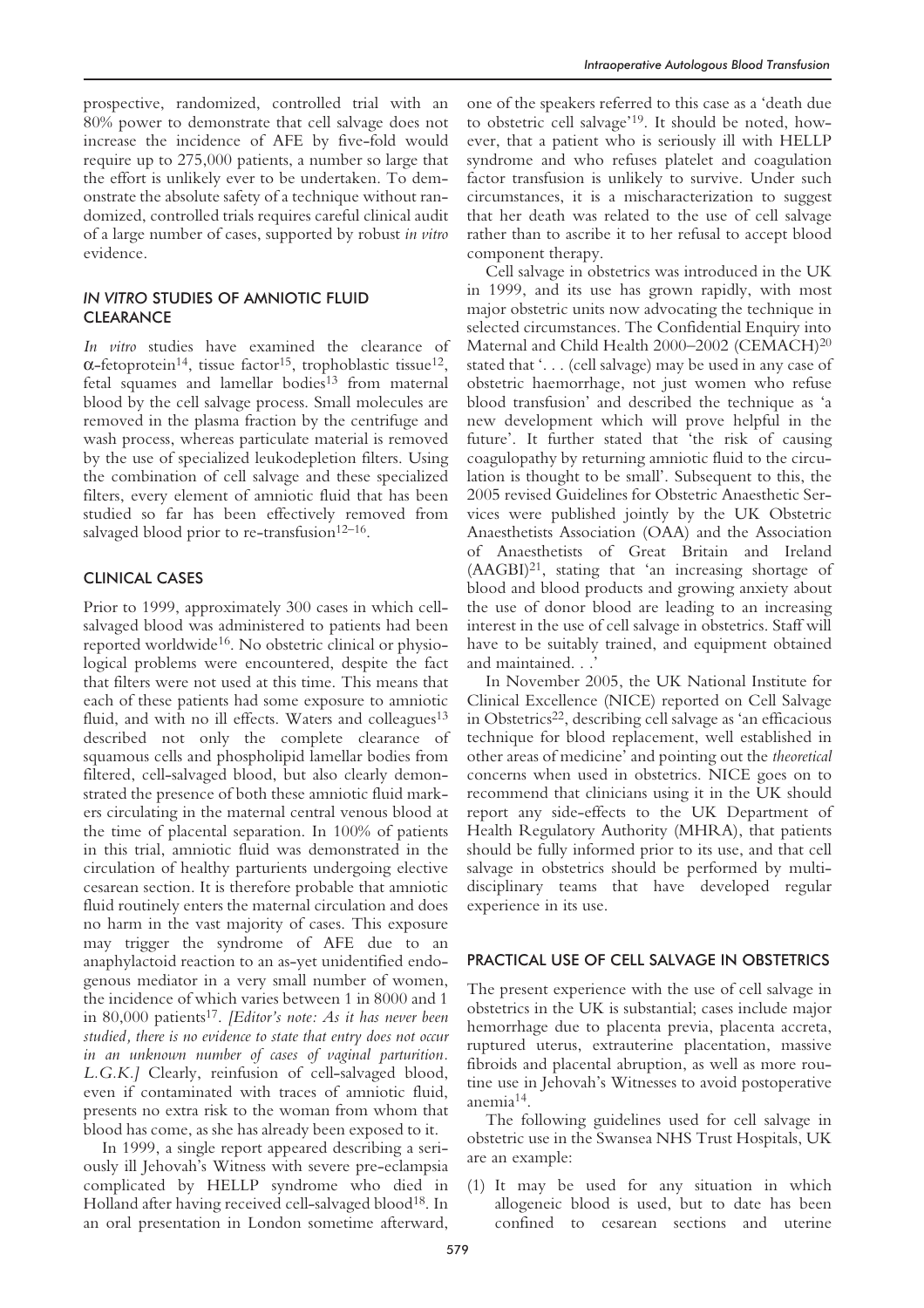re-exploration or laparotomy following PPH. In reality, vaginal blood loss can be collected and cell salvaged, as fears about infection have proved unfounded as long as the patients are on antibiotics. The technical problem with physically collecting vaginal blood loss can be addressed with the planned use of the BRASSS drape described in Chapter 11.

- (2) The machine is prepared and operated according to standard operating procedure, with an 'incontinuity' set-up for Jehovah's Witnesses (the whole circuit is run through with saline and the re-transfusion bag connected to the intravenous cannula before starting the salvage suction, thereby establishing a continuous circuit between the blood lost and the recipient vein).
- (3) In cases where there is doubt about the extent of expected blood loss, it is economical to set up the aspiration and reservoir kit only – the decision to process and re-transfuse can be made when the degree of hemorrhage becomes clear (e.g. 'expected' bleeding from placenta previa).
- (4) Where practicable, amniotic fluid should be removed by separate suction prior to starting cell salvage. However, some authors suggest that this is not necessary and that the quality of the washing procedure is sufficient to remove fetal contaminants<sup>23</sup>.
- (5) Suction should be via the wide-bore suction nozzle already supplied in the kit, and the surgeon should try to suction blood from 'pools' rather than 'dabbing' tissue surfaces with the suction tip, as this minimizes erythrocyte damage.
- (6) Blood from swabs can be gently washed with saline and salvaged from a sterile bowl into the main reservoir.
- (7) Suction pressure should be kept as low as practicable (less than 300 mmHg) to avoid red cell damage, although higher vacuum can be safely used if necessary with only a minimum increase in red cell damage.
- (8) It is advisable to use a leukocyte depletion filter (Leukoguard® RS Pall) in the retransfusion circuit if there is any risk of amniotic fluid contamination. This is currently the only filter that removes all particulate elements of amniotic fluid (fetal squames, lamellar bodies). Such a filtration process will necessarily slow down the rate at which blood can be infused, but it is permissible to pressurize the bag of salvaged red cells up to 200 mmHg after having ensured there is no air in the bag (otherwise it may burst!). In situations when hemorrhage is rapid, it is possible to connect more than one suction nozzle to the reservoir, and two filters and a dual line to the re-infusion bag.
- (9) As with any transfusion, the patient should be carefully monitored, preferably in an obstetric

'critical care' facility for 24 h. Coagulation tests should be obtained post-transfusion, and repeated if abnormal or if clinically indicated. If the patient is Rh-negative, a Kleihauer–Braun–Betke test should be performed and appropriate quantities of anti-D administered within 72 h.

Obstetric units that use cell salvage should keep a careful records for audit reporting in due course – with any problems also being reported to SHOT (Serious Hazards of Transfusion) (UK) as per NICE guidelines. Since the original edition of this textbook was published in 2006, no instances of AFE have been reported as a result of cell salvage use in the area of obstetrics. However, there have been reports of adverse events when leukodepletion filters (LDF) are used to improve the quality of the returned red cells.

# LEUKOCYTE DEPLETION FILTERS: PAST AND CURRENT ISSUES

Concern regarding AFE led to the introduction of LDFs (Pall Medical, Pall Europe Ltd, Portsmouth, England). These filters have two mechanisms of action. First, they act as a passive sieve when blood passes through a microfiber web and there is active adhesion to a negative surface charge24. The original *in vitro* studies all used an LDF of some kind<sup>12,13</sup>, and therefore, the use of an LDF was advocated in composing guidelines. Such filters are not without their own problems. In May 1999, the US FDA reported that in the preceding 5 years significant hypotensive events had occurred in over 80 patients receiving blood products transfused through a bedside LDF25. During the same time period, however, it was estimated that approximately 20 million bedside LDFs had been used. Given the rarity of this reaction, a recommendation was made that should a patient develop signs of an 'LDF reaction', the transfusion should be stopped immediately and the symptoms should resolve rapidly. Of interest, this reaction occurred only with bedside leukodepletion, and not with blood that had been stored after filtration, suggesting that the act of leukodepletion pre-storage altered the quality of the blood being returned.

In January 2011 the FDA repeated its concerns regarding LDFs stating that 'bedside filtration has been associated with precipitous hypotension in the transfusion recipient, an infrequent yet serious adverse effect not associated with pre-storage leukocyte reduction. Patients on ACE [angiotensin converting enzyme] inhibitors appeared to be particularly susceptible'26. It is possible that there is something present in filtered blood following the passage through an LDF that is transient and is removed or disappears following a period of storage at 4°C.

All blood in the UK has been LD filtered prior to storage since 1999. Following the NICE recommendations that cell salvage with LDFs for obstetrics and malignancy seemed a safe process to manage troublesome hemorrhage and provide a source of autologous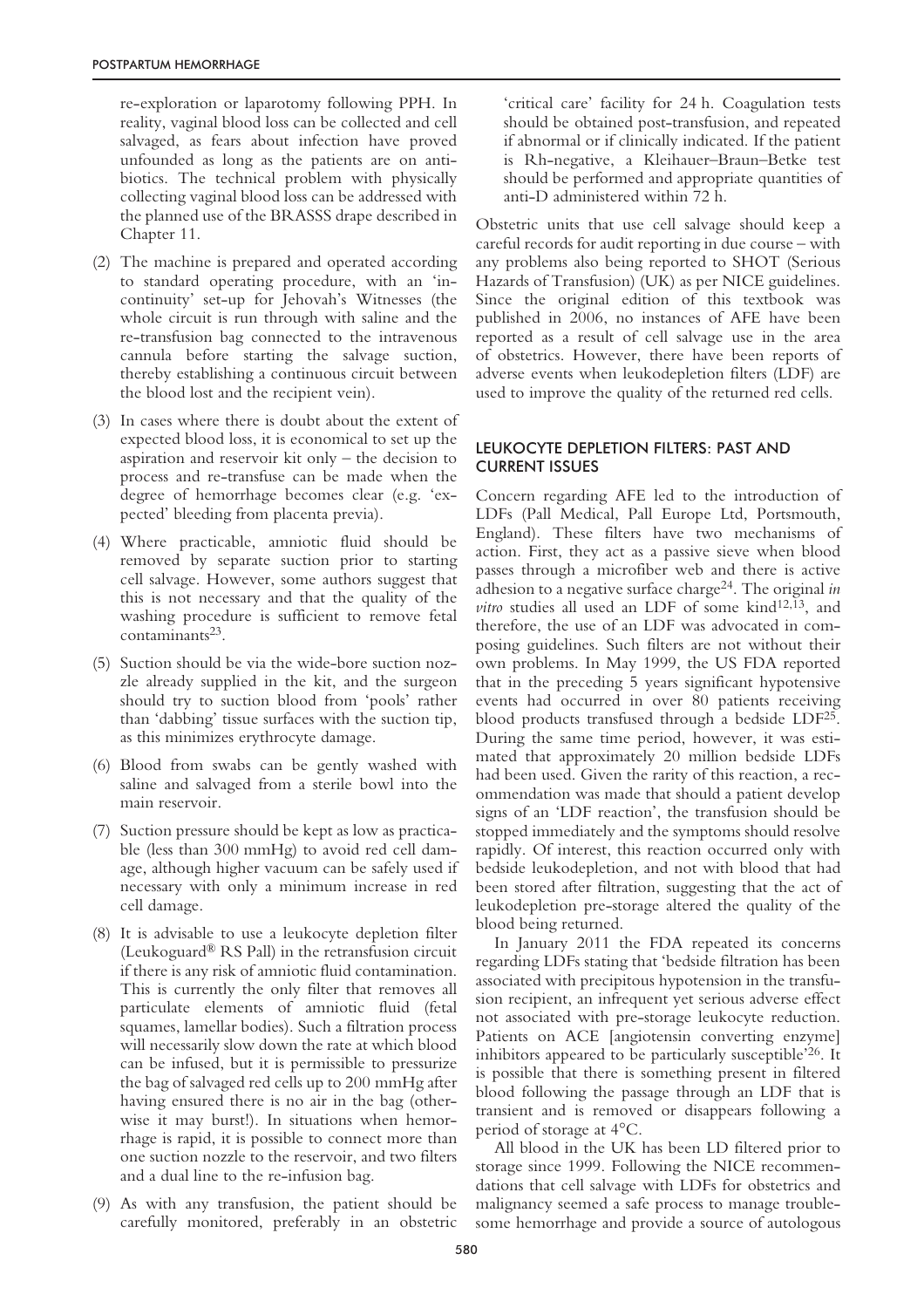blood, 13 reports of hypotension have been made to SHOT. Reporting of adverse events related to autologous techniques was commenced with a pilot scheme in 200727–29. The 2007 report does not state whether a filter was used, but the other 12 cases from 2008 to 2010 all have LDF and acid-citrate-dextrose (ACD) anticoagulant use as common factors. Two case reports were published in 2010 describing severe hypotension occurring in relation to cell salvaged blood transfusion in obstetrics<sup>30,31</sup>. In both instances, the hypotension resolved on cessation of the infusion. As discussed in the accompanying editorial, it could not be determined with absolute certainty that the LDF was responsible as in neither case was transfusion attempted without filtration<sup>32</sup>. SHOT have analysed these reactions in detail and have not identified any other drug or agent as a precipitant (personal communication – Sue Catling).

These rare events have been studied by SHOT and by the UK Cell Salvage Action Group (Better Blood Transfusion – NHS Blood and Transfusion (NHSBT)) who are also aware of other cases that have been informally discussed and do not yet appear in the SHOT statistics. One case reported the use of heparin as anticoagulant compared with all others that had used ACD. Some cases are complex and multifactorial with massive hemorrhage in sick individuals, where it is difficult to ascertain the precise cause of the hypotension; in others there is a clear time relationship between the onset of sudden hypotension and infusion of cell salvaged, LD filtered blood. The other common factor is the use of ACD anticoagulant, rather than heparin. At present there is no UK national database on cell salvage, so it is not known how many patients received cell salvaged blood during these years, nor how many times the LDF was used.

Bradykinin has been suggested as one possible cause of the LDF related hypotension. It is a potent vasodilator with a short plasma half-life of 15 seconds due to its breakdown by ACE in the lungs. Evidence already exists in the dialysis population that filter membranes can cause hypotension as a result of bradykinin release33,34. Iwama investigated the effect of these negatively charged membranes on whole autologous blood *in vitro*35. He showed that passing whole blood through a negatively charged membrane at room temperature caused massive release of bradykinin, the concentration of which increased 4000 fold from 13 pg/ml to 55,933 pg/ml. These levels are capable of causing significant hypotension on re-infusion, and Iwama confirmed this point by giving such blood to six patients which resulted in a greater than 20% reduction in blood pressure. The proposed mechanism is that the negatively charged non-biologic filter surface activates coagulation factor XII. This activation process then triggers formation of the enzyme kallikrein from pre-kallikrein, resulting in cleavage of bradykinin from its high molecular weight precursor kininogen. The role of bradykinin is also supported by the clinical reports that patients on ACE inhibitors appear to be particularly susceptible26.

Nevertheless, some uncertainty still exists as to whether bradykinin is responsible. To date, only whole blood has been studied, and cell salvaged blood consists of red cells suspended in saline with minimal plasma remaining; as such, it lacks a plasma source of bradykinin. Other potential mechanisms are that bradykinin is generated on the negative membrane from a non-plasma source, such as the white cells themselves, or that an entirely different mediator is involved. Cysteinyl leukotrienes can cause bronchoconstriction via the leukotriene (LT)1 receptor and can increase vascular permeability and inflammation via receptor pathway LT2. However, currently these substances have no identified role in acute vasodilation.

Further doubts exist in relation to LDFs being responsible for the observed hypotension. For example, if exposure to a negative membrane consistently causes vasoactive mediator release, then why is this reaction not seen consistently with every cell salvaged transfusion that uses a LDF? Potentially such reactions may only be occurring in individuals who are either constitutionally or therapeutically ACE deficient. Studies to investigate the bradykinin and leukotriene concentration in cell salvaged blood before and after passage across the LDF in normal clinical conditions are about to start in the UK, and the results should help to answer these questions.

In the meantime, the MHRA<sup>36</sup>, the AAGBI<sup>37</sup> and SHOT<sup>29</sup> have issued statements warning clinicians to be aware of this possible adverse reaction, which has in every case been rapidly and effectively treated by stopping the transfusion and the appropriate use of fluids and vasopressors. In some cases, the cell salvage transfusion has then been completed without the LDF38. This raises the issue as to the necessity of the LDF in obstetric practice.

Before the introduction of LDFs, unfiltered cell salvaged blood was re-infused in almost 400 cases without the development of AFE or any other adverse effect<sup>39-41</sup>. Indeed, parturients who were completely well have been shown to have unequivocal evidence of amniotic fluid in their circulation<sup>13</sup>. In addition, very early studies from Peru suggested that deliberate infusion of amniotic fluid is not harmful<sup>42</sup>, and this is consistent with the animal studies that have failed to replicate human AFE43–46.

A technical problem with using an LDF is that it significantly reduces the rate at which salvaged blood can be given. This should not be circumvented by pressurizing the blood, and thus it severely restricts transfusion in a torrential hemorrhage. In practice, where rapid transfusion is required, or hypotension due to the filter is suspected, it can be removed and transfusion continued without it. As highlighted in the introduction to this chapter, anecdotal reporting from many countries where LDFs are not available describes the life-saving use of red cell salvage often undertaken with the most rudimentary equipment. The use of citrate as an anticoagulant and simple gauze filtration has been reported as a useful source of red cells for transfusion in the emergency situation.